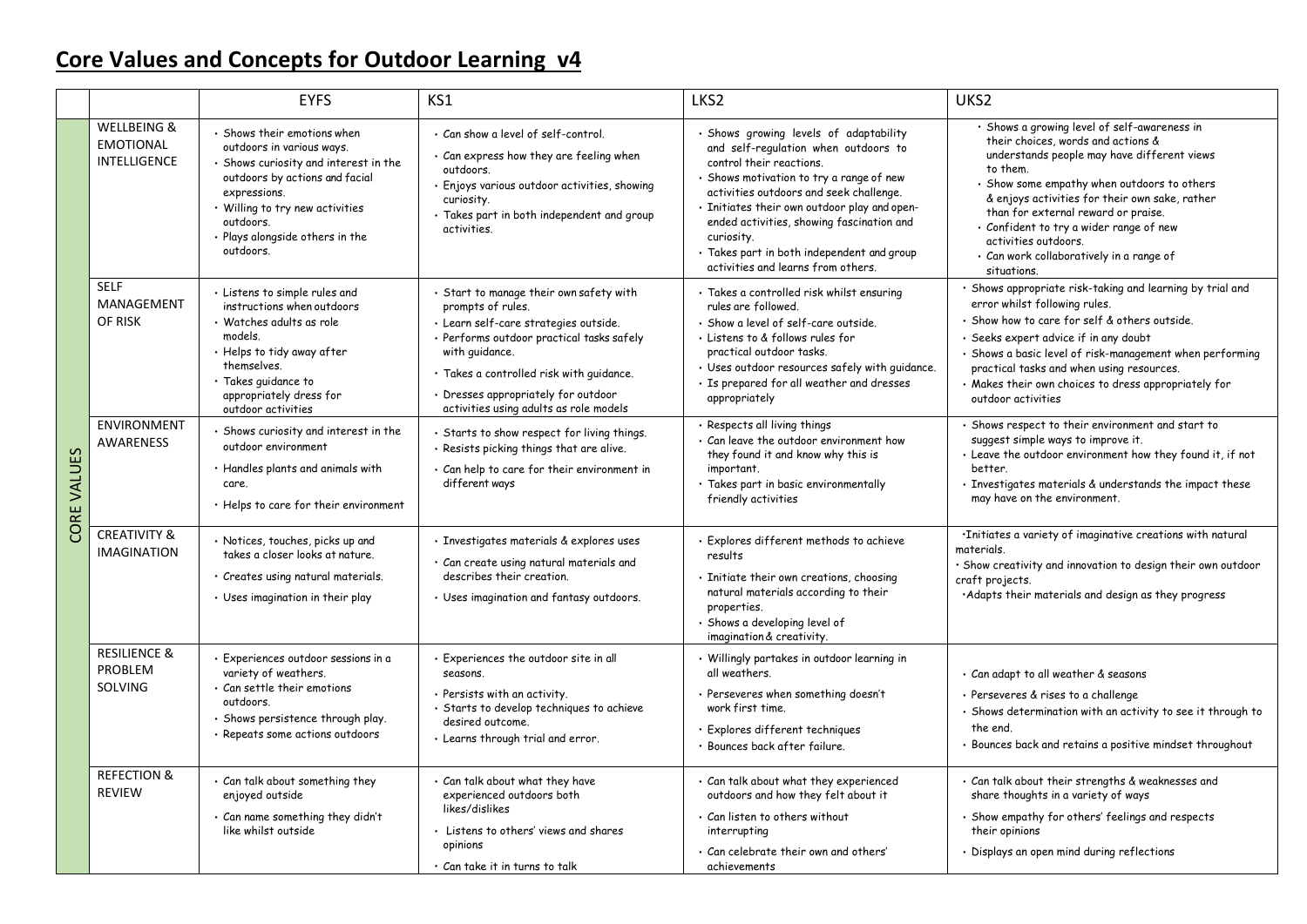|                                        |                     | <b>EYFS</b>                                                                                                                                                                                                                                                                                                                                                                                                                                                                                      | KS1                                                                                                                                                                                                                                                                                                                                                                                                                                                                                                                                                       | LKS2                                                                                                                                                                                                                                                                                                                                                                                                                                                                                                                                                                                                                                                                                       | UKS2                                                                                                                                                                                                                                                                                                                                                                                                                                                                                                                                                                                                                                                                                                                                                                                                                             |
|----------------------------------------|---------------------|--------------------------------------------------------------------------------------------------------------------------------------------------------------------------------------------------------------------------------------------------------------------------------------------------------------------------------------------------------------------------------------------------------------------------------------------------------------------------------------------------|-----------------------------------------------------------------------------------------------------------------------------------------------------------------------------------------------------------------------------------------------------------------------------------------------------------------------------------------------------------------------------------------------------------------------------------------------------------------------------------------------------------------------------------------------------------|--------------------------------------------------------------------------------------------------------------------------------------------------------------------------------------------------------------------------------------------------------------------------------------------------------------------------------------------------------------------------------------------------------------------------------------------------------------------------------------------------------------------------------------------------------------------------------------------------------------------------------------------------------------------------------------------|----------------------------------------------------------------------------------------------------------------------------------------------------------------------------------------------------------------------------------------------------------------------------------------------------------------------------------------------------------------------------------------------------------------------------------------------------------------------------------------------------------------------------------------------------------------------------------------------------------------------------------------------------------------------------------------------------------------------------------------------------------------------------------------------------------------------------------|
| S<br>around<br>world<br>The<br>Concept | <b>ENVIRONMENT</b>  | · Notices how adults care for<br>the environment as role<br>models.<br>· Helps to pick up litter.<br>· Helps adults to tidy<br>away when using<br>resources outside.<br>· Explores how natural<br>things smell different<br>· Picks up natural items<br>of interest from the<br>ground to take a<br>closer look.<br>· Explores the textures of<br>different natural<br>materials.                                                                                                                | · Can pick up litter / tidies away<br>resources<br>$\cdot$ Can talk about the weather.<br>· Shows respect for their<br>environment<br>$\cdot$ Start to use all their senses to<br>understand their environment<br>· Shows increased curiosity in<br>natural found items in their<br>environment<br>· Can name some differences &<br>similarities in found habitats                                                                                                                                                                                        | · Can pick up litter & recycle materials<br>where appropriate & care for their<br>surroundings<br>· Can talk about the weather patterns<br>and link it to seasons.<br>· Shows respect to the environment<br>and how it can help us learn<br>· Use their senses to understand<br>their environment<br>· Learns about Biodiversity<br>· Understands that all habitat<br>layers of an ecosystem are<br>important and explores their own<br>surroundings for the different<br>layers                                                                                                                                                                                                           | · Initiates picking up litter, understanding the impact<br>this can cause if left<br>. Can talk about how their outdoor environment<br>changes throughout the year and why.<br>· Shows appreciation & respect for the outdoor<br>environment through ideas and actions<br>· Explore how their senses can be used to<br>understand their environment<br>$\cdot$ Explores the diversity of natural materials<br>& investigates their properties demonstrating<br>a variety of uses<br>· Understands the importance of Biodiversity in<br>ecosystems                                                                                                                                                                                                                                                                                |
|                                        | <b>LIVING WORLD</b> | · Talks about different animal<br>homes<br>· Can repeat the names of<br>common animals when seen.<br>such as: worm, bird, beetle.<br>$\cdot$ Can repeat the names of<br>basic plant features when<br>seen, such as: tree, leaf,<br>flower, grass, stick.<br>· Takes part in simple<br>scavenger hunts with adults.<br>· Looks for patterns in the<br>natural world<br>· Enjoys looking at the<br>trees, flowers and wildlife<br>when outside.<br>· Helps with planting &<br>watching things grow | · Can identify, name and describe<br>common animals and their habitats<br>· Starts to identify common plants<br>including wild plants, evergreen<br>and deciduous trees and talk about<br>differences.<br>· Starts to identify common<br>minibeasts<br>· Begins to understand how animals<br>obtain their food, using simple<br>food chains<br>· Takes part in a variety of<br>scavenger hunts.<br>· Copies shapes & patterns found<br>in the natural world<br>· Leaves flowers and living things<br>to grow naturally<br>· Helps to build wildlife homes | · Identifies and describes a range of<br>common animals and their habitats<br>· Can identify whether a tree is<br>deciduous or evergreen & can<br>compare species using ID quides<br>· Compares different types of<br>minibeasts at different growth stages<br>· Investigates whether animals are<br>herbivores, carnivores or omnivores &<br>what they may eat in the ecosystem.<br>· Takes part in a variety of scavenger<br>hunts linked the environment<br>· Can find & identify shape &<br>patterns within the natural world<br>· Creates wild-life homes in a group<br>& independently, understanding<br>importance of location<br>· Can help to feed the wildlife<br>appropriately. | · Can group living things by using common<br>characteristics, habitats, based on similarities and<br>differences, (including various micro-organisms)<br>· Identifies, compares and names common trees<br>and plants throughout different seasons<br>· Identify a range of mini-beasts using guides &<br>reference material<br>· Identifies common mammals and birds in various<br>stages of their lifecycles and can identify patterns<br>within food chains<br>· Takes part in a variety of scavenger hunts linked<br>to flora & fauna<br>· Recreates accurate patterns found in the natural<br>world<br>· Builds a specific wild-life home for a<br>creature with appropriate natural materials in<br>mind<br>· Can help to sustain certain links in the food<br>chain by making and providing wildlife feeders<br>& habitats |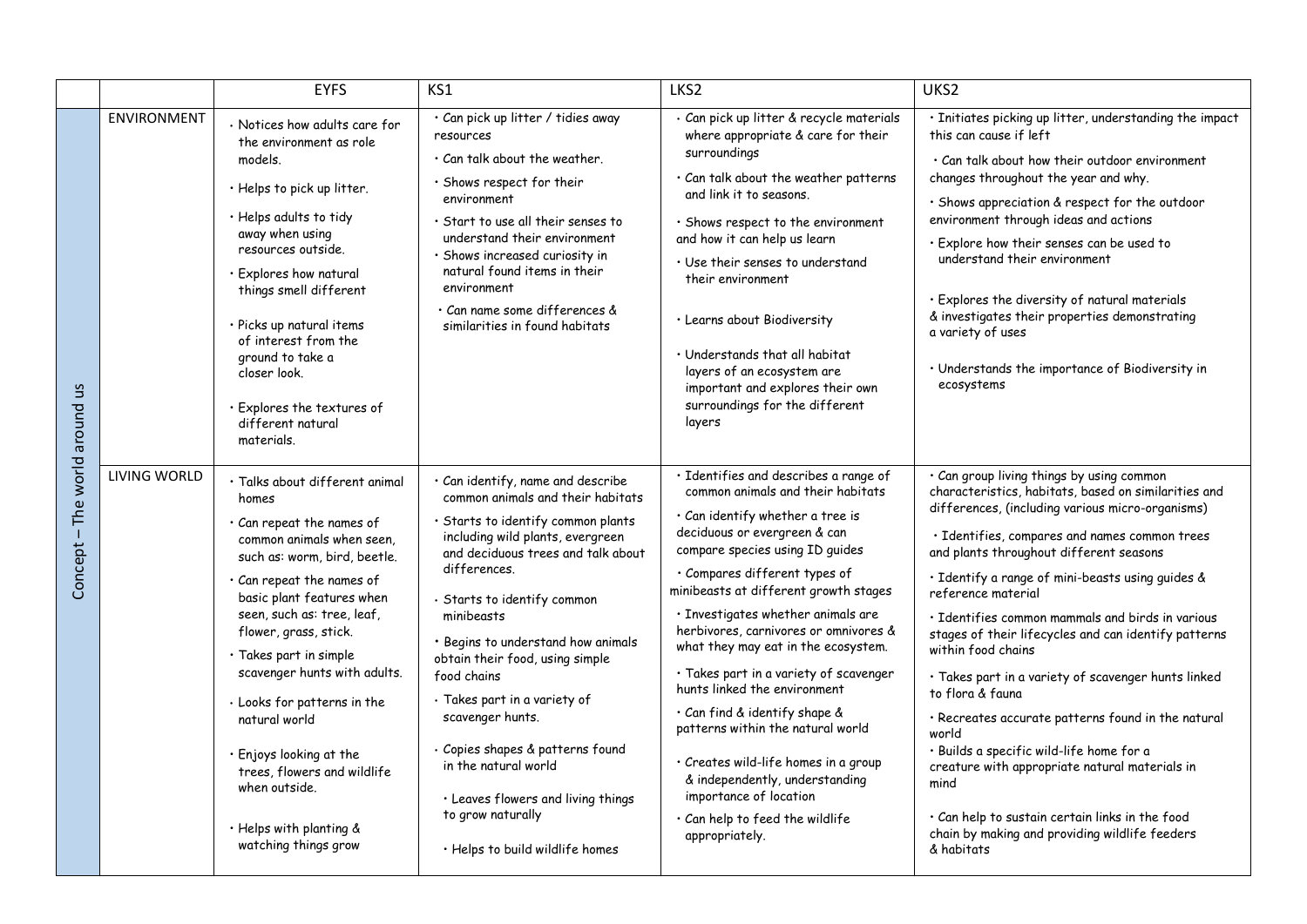|                                                          |                                                                                 | <b>EYFS</b>                                                                                                                                                                                                                                                                                                                                               | KS1                                                                                                                                                                                                                                                                                                                                                                                                   | LKS2                                                                                                                                                                                                                                                                                                                                                                                                                                        | UKS2                                                                                                                                                                                                                                                                                                                                                                                                                                                                                     |
|----------------------------------------------------------|---------------------------------------------------------------------------------|-----------------------------------------------------------------------------------------------------------------------------------------------------------------------------------------------------------------------------------------------------------------------------------------------------------------------------------------------------------|-------------------------------------------------------------------------------------------------------------------------------------------------------------------------------------------------------------------------------------------------------------------------------------------------------------------------------------------------------------------------------------------------------|---------------------------------------------------------------------------------------------------------------------------------------------------------------------------------------------------------------------------------------------------------------------------------------------------------------------------------------------------------------------------------------------------------------------------------------------|------------------------------------------------------------------------------------------------------------------------------------------------------------------------------------------------------------------------------------------------------------------------------------------------------------------------------------------------------------------------------------------------------------------------------------------------------------------------------------------|
| <b>SKILLS</b><br>PRACTICAL<br><b>OUTDOOR</b><br>Concept- | <b>MAPS SKILLS &amp;</b><br><b>NAVIGATION</b>                                   | · Comes to an adult when called<br>$\cdot$ knows where the boundaries are<br>· Starts to use simple directional<br>and positional language.<br>· Follows a route marked on the<br>ground.                                                                                                                                                                 | · Stays within boundaries.<br>· Start to relate simple features on a<br>map to those on the ground<br>· Holds a compass correctly and begins<br>to learn the 4 main points.<br>· Talks about a route with some main<br>features.                                                                                                                                                                      | · Can orientate a map to identify the<br>direction of locations and features with<br>quidance. (Simple orienteering.)<br>· Can use a compass to find North.<br>· Use their knowledge of North to find<br>South, East & West with guidance.<br>· Draw a simple plan or map with a key                                                                                                                                                        | · Orientate a map continuously as they walk.<br>· Can pin-point their location using features to<br>check if they are right<br>· Learn the 8 points of a compass<br>· Add more detail to their sketches of including<br>compass directions                                                                                                                                                                                                                                               |
|                                                          | <b>SHELTER</b><br><b>BUILDING</b><br>& KNOT CRAFTS                              | · Helps adults build and able to<br>play safely<br>· Can build a mini-shelter with<br>help.<br>· Can wrap string or rope around<br>an object.<br>· Uses string/rope/wool to help<br>with construction                                                                                                                                                     | · Build group shelters with some<br>guidance and support.<br>· Can safely carry branches to build a<br>large group shelter with help.<br>· Build mini-shelters using natural<br>materials<br>· Attempt to use simple knot skills to<br>join sticks together<br>$\cdot$ Can leave their environment as they<br>found it                                                                                | · Build a simple shelter in small groups,<br>using rope, branches and tarpaulin.<br>· Learn how to build a simple lean to<br>shelter with a ridge pole resting on a tree.<br>· Start to evaluate their designs to<br>improve function using their environment<br>to aid them<br>· Can tie a shear lashing to join sticks to<br>aid shelter building<br>· Can use knot skills in craft activities                                            | · Learn to build a range of different shaped and<br>size of shelters using available resources<br>· Learn how to make shelters more efficient;<br>consider the weather, wind direction, positioning<br>of the tarp, location/environment and sizing.<br>. Able to improve and adapt their designs<br>· can use a variety of knots to benefit and improve<br>construction<br>$\cdot$ Use their knot skills in to create outdoor crafts.                                                   |
|                                                          | PHYSICAL &<br><b>PRACTICAL</b><br><b>OUTDOOR</b><br><b>SKILLS</b>               | · Experience travelling and moving<br>on & over a range of terrain in<br>different ways<br>· Can climb and balance on things<br>with help.<br>· Starts to understand 'safe zones'<br>and 'risk zones'<br>· Experience adventurous play<br>using adults for support & role<br>models<br>· Starts to explore the physical<br>landscape through their senses | · Can travel over different terrains with<br>increased stability, confidence & control<br>· Can talk about the weather and what<br>they need to wear.<br>· Can talk about outdoor safety and<br>name some of the rules to follow<br>$\cdot$ Can take part in adventurous play<br>seeking occasional support from role<br>models<br>. Can use their senses to describe &<br>explore their surroundings | · Adapt their techniques for different<br>activities showing increased confidence &<br>ability<br>· Dresses appropriately for outdoor<br>activity in all weather<br>· Knows safety rules to follow for various<br>activities & understand there importance<br>· Takes part in adventurous play<br>supporting & guiding each other<br>$\cdot$ Can use their initiative within the<br>outdoor area to benefit and enhance their<br>experience | · Show increasing control and coordination with<br>fine & gross motor skills outdoors.<br>· Learns simple survival & bush craft skills, such as<br>collecting & filtering water, building shelters, using<br>open fire to cook food.<br>· Identifies possible risks and shows ways to<br>manage them.<br>· Takes part in increasingly challenging physical<br>activities outdoors.<br>· Embraces both leadership & team roles, giving<br>encouragement to others and participating fully |
|                                                          | <b>TOOL USE</b><br>Only to be used<br>once tool talk<br>safety is<br>completed. | · Introduce small Hand-Tools e.g.<br>Gardening Tools under guidance<br>of an adult<br>· Explores how tools can be useful<br>and act as aids                                                                                                                                                                                                               | As previous plus: Hammers, Hack-saws,<br>screwdrivers, drill<br>· Starts to understand the benefits as<br>well as safety requirements when using<br>tools                                                                                                                                                                                                                                             | As previous plus: Bushcraft knife,<br>Hand-saw, Secateurs,<br>· Learns to whittle a stick using a knife.<br>· Builds a useful object using various<br>tools and methods                                                                                                                                                                                                                                                                     | As previous plus: Bill hook, Loppers, Bowsaw<br>· Splits wood with a bill-hook to make kindling<br>· Designs their own projects using tools &<br>resources                                                                                                                                                                                                                                                                                                                               |
|                                                          | FIRE-PIT<br><b>ACTIVITIES</b>                                                   | · Can walk around the outside of<br>the fire pit with prompts.<br>· Can sit sensibly around the fire<br>· Listens to the fire pit rules and<br>shows some understanding<br>· Can understand how to keep<br>safe around the fire and why this<br>is important                                                                                              | .Can sit sensibly around the fire pit<br>.Can toast on the fire pit with help<br>from an adult.<br>· Can help to put the fire out safely.<br>· Can talk about fire safety.<br>· Can try to create a spark with a<br>fire-steel.<br>· Learns about the fire triangle.                                                                                                                                  | · Knows how to act & follow rules<br>· Can toast on the fire safely.<br>$\cdot$ Can sort fuel into different sizes<br>· Can create a spark with a fire-steel.<br>. Knows the 3 elements of the fire<br>triangle.<br>· Can name some positive and negative<br>effects of fire.<br>· Knows how to extinguish a fire safely.                                                                                                                   | · Can manage their own behaviour around the<br>fire (overseen by an adult)<br>· Forage for wild foods & participate in some<br>wild-cooking<br>· Can identify, collect and sort suitable fuel for<br>their size and duration of fire.<br>$\cdot$ Can build a mini-fire with a group under<br>supervision, using a fire-steel and extinguish<br>their minifire safely.                                                                                                                    |